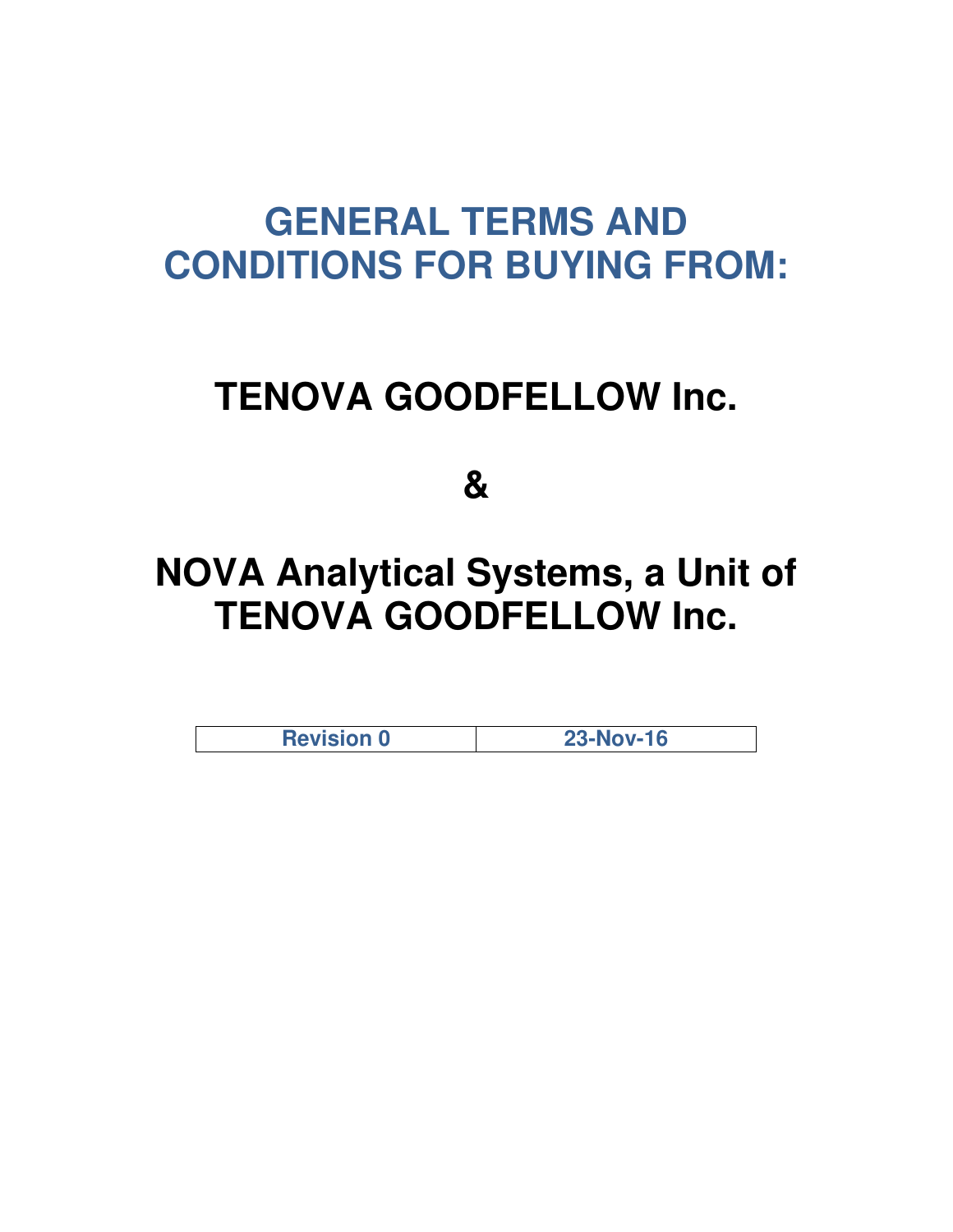## **Table of Contents**

| $\mathbf{1}$ . |                                                                         |
|----------------|-------------------------------------------------------------------------|
| 2.             |                                                                         |
| 3.             |                                                                         |
| 4.             |                                                                         |
| 5.             |                                                                         |
| 6.             |                                                                         |
| 7.             |                                                                         |
| 8.             |                                                                         |
| 9.             |                                                                         |
| 10.            | COPYRIGHT, PATENTS, TRADEMARKS, & OTHER INTELLECTUAL PROPERTY RIGHTS  5 |
| 11.            |                                                                         |
| 12.            |                                                                         |
| 13.            |                                                                         |
| 14.            |                                                                         |
| 15.            |                                                                         |
| 16.            |                                                                         |
| 17.            |                                                                         |
| 18.            |                                                                         |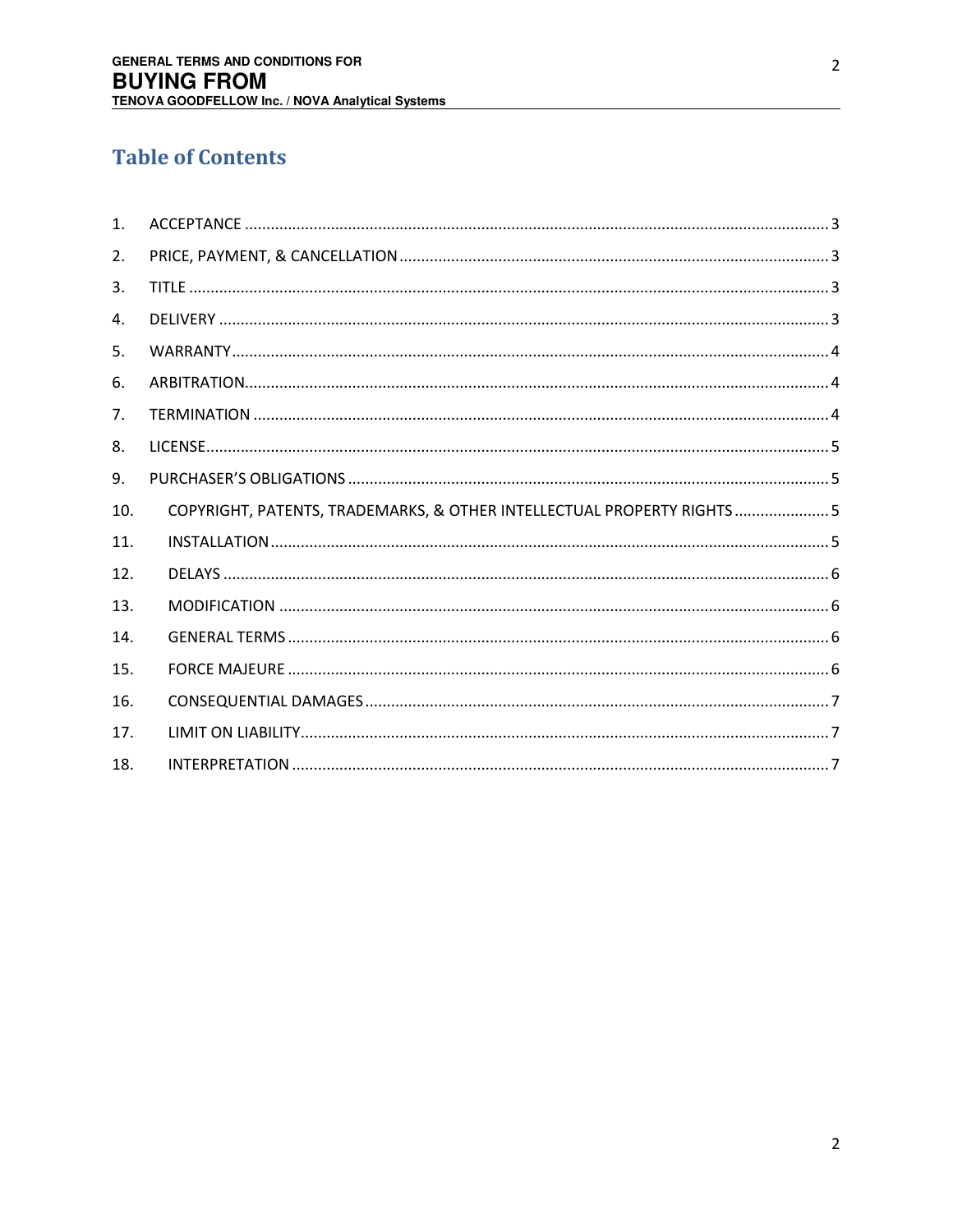### <span id="page-2-0"></span>**1. ACCEPTANCE**

Purchase of the System as defined in the Quotation and these Standard Terms form a part the "Purchase Order form an "Agreement" which may not be cancelled or modified without the written consent of Tenova Goodfellow Inc. ("TGI") and the other party to the Agreement referred to as the "Purchaser".

## <span id="page-2-1"></span>**2. PRICE, PAYMENT, & CANCELLATION**

The Price, Payment Terms and Cancelation Terms are as defined in the Quotation. Unless stated otherwise, the Price for the System does not include taxes or import duties or government fees which are the sole responsibility of the Purchaser. The Purchaser agrees that TGI shall be fairly compensated for additional services performed at the Purchaser's request which are outside the scope of the System described in the Agreement. All invoices are due within Thirty (30) days after date of invoice. Overdue accounts and any related collection costs are the responsibility of the Purchaser and are subject to a one and a half percent (1.5%) per month (18% per annum) late payment charge, calculated monthly. The Purchaser hereby represents to TGI that the Purchaser is now solvent and agrees that each acceptance of delivery of the System hereunder shall constitute reaffirmation of this representation at such time. TGI shall be entitled at all times to set off any amounts owing by TGI to the Purchaser or any of its affiliates against any amounts payable at any time by the Purchaser to TGI.

## <span id="page-2-2"></span>**3. TITLE**

Title to the System shall remain with TGI until fully paid for, and the Purchaser hereby grants to TGI a security interest in the System, and in all replacements, accessories and substitutions thereof, to secure payment of all purchase prices of the System, installation costs, collection costs, and any other debts owing to TGI by the Purchaser, and interest thereon.

### <span id="page-2-3"></span>**4. DELIVERY**

Delivery under the Agreement is estimated as accurately as possible, but is not guaranteed and is subject to extension to cover reasonable delays. Purchaser may not delay or cancel delivery without first obtaining written consent of TGI. Unless otherwise specified, delivery is Ex works (EXW) as per INCOTERMS 2010. If TGI arranges transportation, the minimum amount of insurance provided by the common carrier shall be placed by TGI at the expense of the Purchaser. Any additional insurance must be placed by the Purchaser. TGI shall not be liable for delay in performance, shipment or delivery due to causes beyond TGI's reasonable control such as, but not limited to, acts of God, war, riot, acts of civil or military authorities, floods, fires, strikes or other industrial disturbances, delays in transportation, labor or material shortages and acts of the Purchaser. This Agreement shall be deemed to be suspended so long as execution is delayed due to causes beyond TGI's reasonable control and the Purchaser agrees to accept deliveries hereunder whenever such causes have been remedied.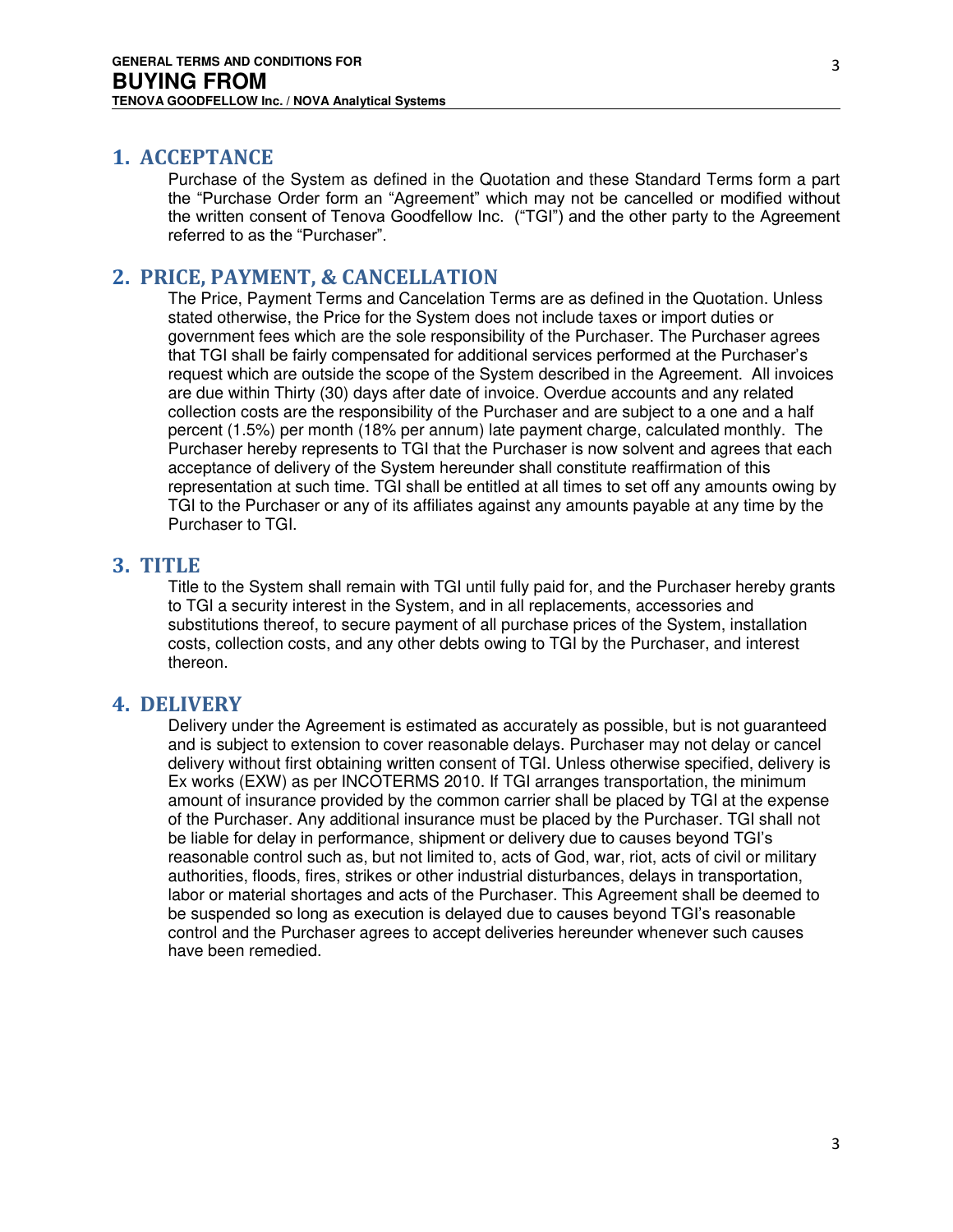#### <span id="page-3-0"></span>**5. WARRANTY**

For a period of twelve (12) months following shipment of the System, TGI warrants that the System when used without material alteration will perform substantially in accordance with the functional specifications in the Proposal. TGI's liability under this warranty shall be limited to repairing or replacing the System or allowing an equivalent credit at TGI's option, any part or parts or for any costs incurred therewith. This remedy of repair, replacement or credit, at TGI's option is the exclusive remedy hereunder. TGI has no other liability to the Purchaser in any claims however arising and in no event shall TGI be liable for any loss or damage, whether direct, indirect, special, incidental or consequential or otherwise. All warranties are limited to original Purchaser. Warranty does not cover ordinary wear and tear, misuse, alteration or any cause outside TGI's control. Except as stated herein, there is no other warranty with respect to the System; the provisions of this paragraph are in substitution for and exclude all express or implied conditions, warranties or liabilities of any kind relating to the System whether as to fitness for purpose, merchantability, or otherwise and whether arising under any statute or in tort or by implication of law or otherwise. Such warranty shall not apply to the System or components thereof that have been subjected to misuse or negligence and does not apply to parts, replacements, mechanical adjustments, repairs or other servicing normally made or required as maintenance. No system or components thereof are to be returned to TGI by the Purchaser without the consent and acceptance of TGI. All products or components of the products forming part of the System not manufactured by TGI carry only such warranty or guarantee as may be provided by their manufacturer to the Purchaser and the Purchaser shall have no claim versus TGI with respect thereto. TGI shall not be responsible for failure to meet air quality standards or regulations of any description, and shall not be liable for payment of any resultant claims or fines.

#### <span id="page-3-1"></span>**6. ARBITRATION**

All claims and disputes relating to this Agreement or the breach thereof shall be decided by a single arbitrator in accordance with the Arbitration Act, 1991 (Ontario). Any demand for arbitration shall be made within a reasonable time after the claim or dispute has arisen. The arbitrator's award shall be final, binding, conclusive and not subject to appeal.

#### <span id="page-3-2"></span>**7. TERMINATION**

TERMINATION This Agreement may be terminated with notice by TGI in the case of a breach by Purchaser which has not been corrected within thirty (30) days of said written notice setting forth the specific nature of the breach. This Agreement may also be immediately terminated by TGI without notice in the event of any of the following events: (a) If Purchaser ceases or threatens to cease to carry on its business, commits an act of bankruptcy, becomes insolvent, makes an assignment or bulk sale of any material part of its assets, or proposes a compromise or arrangement to its creditors; or

(b) If any proceeding is taken with respect to a compromise or arrangement, or to have Purchaser declared bankrupt or wound up, or to have a receiver or receiver and manager appointed with respect to any material part of the assets of the Purchaser or if any encumbrance takes possession of any material part thereof; or

(c) If Purchaser attempts any sublicense, assignment, rental, sale or other transfer of the Software or the rights or obligations of this Agreement without the prior written consent of TGI.

This Agreement may also be terminated for convenience if the Purchaser gives written notice to TGI of its intention to terminate the Agreement .In such event, TGI shall immediately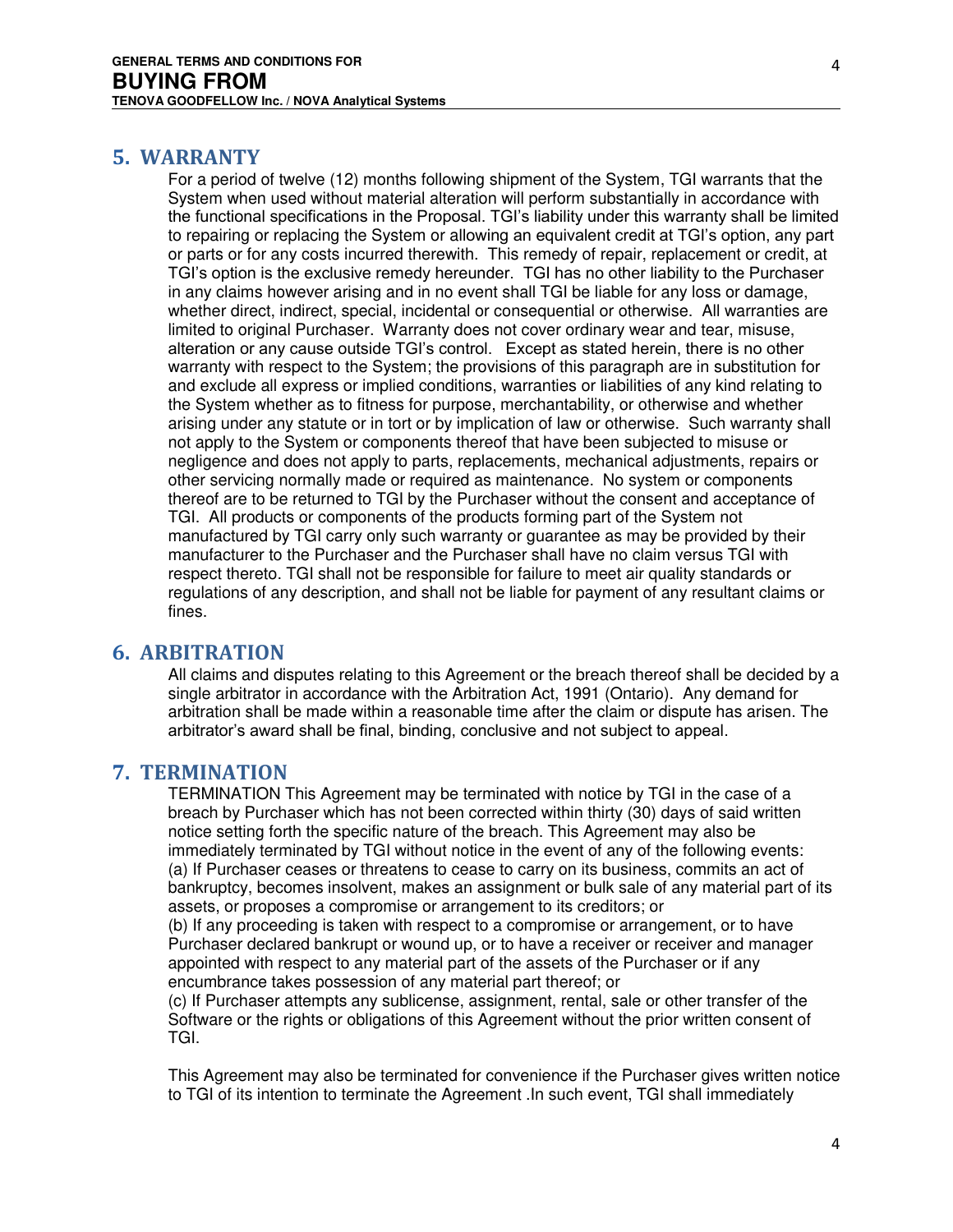discontinue work but continue such measures as may be necessary to maintain the System in a safe and secure condition. In the event of such a termination the Purchaser shall pay all outstanding amounts being invoiced and due and TGI as full compensation shall be reimbursed for the costs reasonably incurred, to extent that such costs directly result from such a termination of work.

In the event of Termination for any reason, TGI shall immediately discontinue work but continue such measures as may be necessary to maintain the System in a safe and secure condition. In the event of such a termination the Purchaser shall pay all outstanding amounts being invoiced and due plus TGI as full compensation shall also be reimbursed for reasonable costs including lost profit, to the extent that such costs and lost profit directly result from such a termination of work.

#### <span id="page-4-0"></span>**8. LICENSE**

TGI grants the Purchaser and the Purchaser accepts, a conditional, non-exclusive, non-transferable license to use any software and documentation provided with the System. This license entitles the Purchaser and any Successor Owner of the site to use the software exclusively on the System located at the site as supplied under the Agreement. Purchaser agrees that this license does not permit Purchaser to loan, sub-license, rent or otherwise make the software or documentation available to any third party, other than such Successor Owner of the site.

#### <span id="page-4-1"></span>**9. PURCHASER'S OBLIGATIONS**

The Purchaser hereby covenants and undertakes:

- (a) Not to copy, disassemble, decompile or otherwise reproduce any System software;
- (b) Not to engage on its own or with the assistance of third parties to reverse engineer or otherwise copy the System;
- (c) To ensure that its employees, agents and other parties who use the System are notified of and adhere to these Obligations

## <span id="page-4-2"></span>**10. COPYRIGHT, PATENTS, TRADEMARKS, & OTHER INTELLECTUAL PROPERTY RIGHTS**

Purchaser acknowledges that TGI shall have and retain all right, title and interest, including without limitation, any copyrights, trademarks, trade names, patents, trade secrets, moral rights and other intellectual property rights subsisting in or used or in connection with the System, the System software and the documentation. THIS AGREEMENT DOES NOT TRANSFER ANY RIGHT, TITLE OR INTEREST IN AND TO THE SYSTEM, SOFTWARE, DOCUMENTATION, OR TO THE MEDIA ON WHICH IT IS STORED. The Purchaser shall not at any time after executing this Agreement question or dispute in any way the ownership by TGI thereof. TGI shall indemnify and hold the Purchaser harmless against all judgements whatsoever, including reasonable costs and expenses connected therewith, which the Purchaser may incur or become liable to pay by reason of any judgements that uphold infringement of third parties intellectual property rights in connection with the importation and use of the System supplied by TGI hereunder. TGI shall be promptly notified of any such action, suit, claim or demand.

#### <span id="page-4-3"></span>**11. INSTALLATION**

Installation of the System is the responsibility of the Purchaser. TGI will supply documentation and support for the installation as defined in the Agreement. Any work that is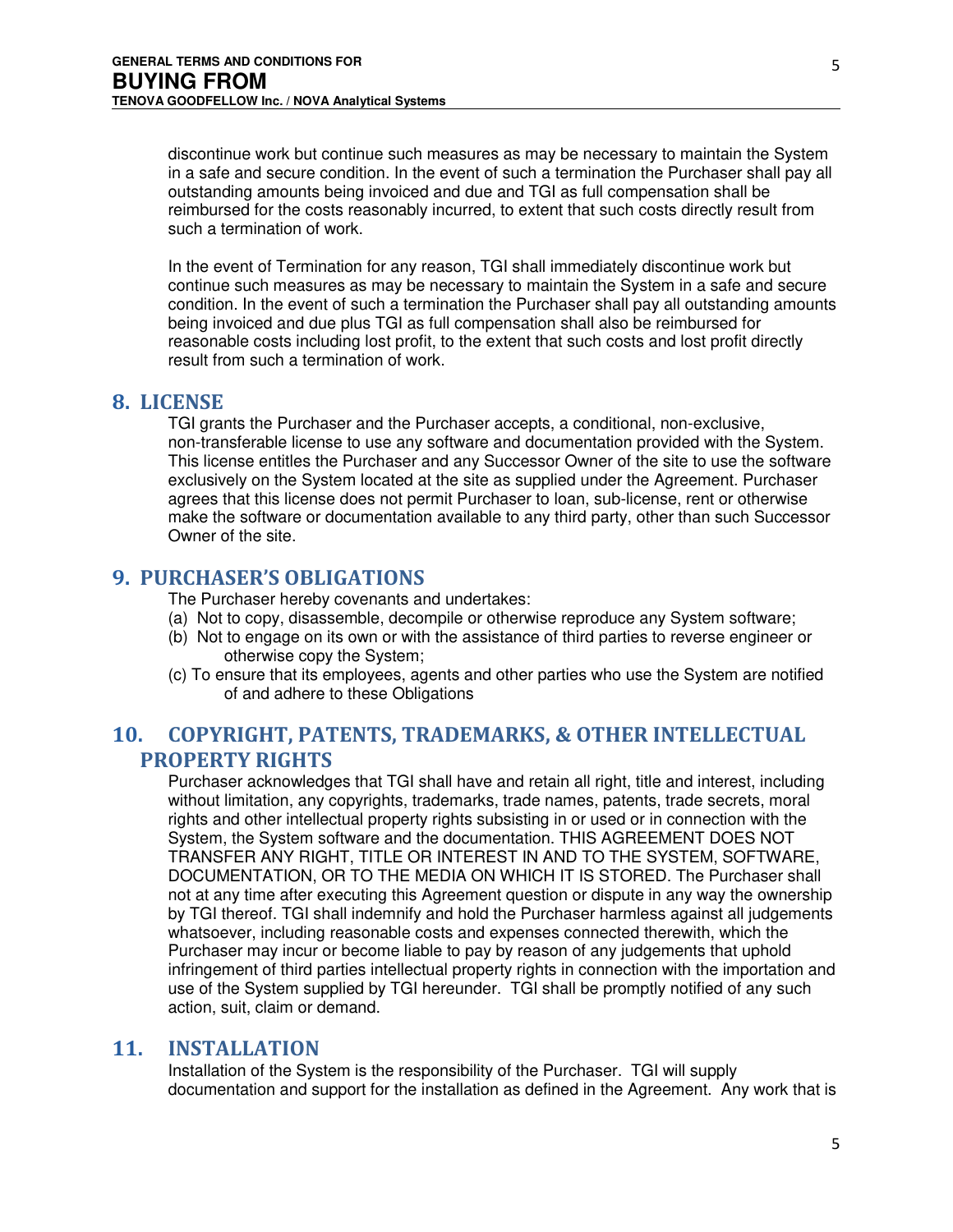outside of the defined scope in the Agreement will be an additional cost to the Purchaser as per TGI's standard rates plus all related expenses.

#### <span id="page-5-0"></span>**12. DELAYS**

As per the "Proposal", in case Purchaser imposes a delay in taking delivery of the System of Six (6) months, Purchaser agrees to accept delivery and immediately pay the Price in full for the System as per the terms of the Agreement. If TGI causes a delay in delivery of the System beyond Six (6) months of the agreed delivery date, Purchaser shall have the right to claim any reasonable costs associated with the said late delay and to reschedule the delivery at Purchaser's sole discretion.

#### <span id="page-5-1"></span>**13. MODIFICATION**

The terms and condition of this Agreement can only be modified in writing by both of the official primary designated representatives of each Party.

#### <span id="page-5-2"></span>**14. GENERAL TERMS**

These Standard Terms and Conditions of Sale shall be interpreted in accordance with the laws of the Province of Ontario including applicable Canadian federal laws, without reference to conflicts of law principles. This Agreement may not be assigned by the Purchaser except with the prior written approval of TGI. If any provision hereof is determined to be invalid or unenforceable in whole or in part, such invalidity or unenforceability shall attach only to such provision and all other provisions shall remain in full force and effect. These Standard Conditions of Sale, together with the Agreement constitute the entire agreement between TGI and the Purchaser and there are no other agreements or understandings, either written or oral, to conflict with, alter or enlarge this Agreement. This Agreement prevails over and supersedes all previous or other quotations, purchase orders and other documents between the Parties in respect of the Products.

#### <span id="page-5-3"></span>**15. FORCE MAJEURE**

The performance and respective obligations of the respective Parties hereto shall be subject to force majeure, including, but not limited to, insurrections, riots, wars and warlike operations, terrorism, explosions, governmental acts, epidemics, failure of contractors and subcontractors to perform, strikes, fires, accidents, acts of any public enemy, inability to obtain required materials, qualified labor or transportation, or any similar occurrence beyond the reasonable control of the party affected. Force Majeure shall not apply to any event that should have been expected at the time of issuing the Purchase Contract. Any Party temporarily excused from performance hereunder by any such circumstances shall use its best efforts to avoid, remove or cure such circumstances and shall resume performance with utmost dispatch when such circumstances are removed or cured. Any Party claiming circumstances as an excuse for delay in performance shall give prompt notice in writing thereof to the other Party. Should the effect of Force Majeure continue for more than Thirty (30) days in the aggregate, both Parties shall timely settle the problems for further execution of the respective contractual obligations through friendly negotiations. If an agreement is not reached within the subsequent Thirty (30) days, then each Party shall have the right to terminate the Agreement. In the event that Purchaser terminated the Purchase Contract, TGI shall be entitled to all outstanding amounts being invoiced and due plus TGI as full compensation shall also be reimbursed for reasonable costs including lost profit, to the extent that such costs and lost profit directly result from such a termination of work.